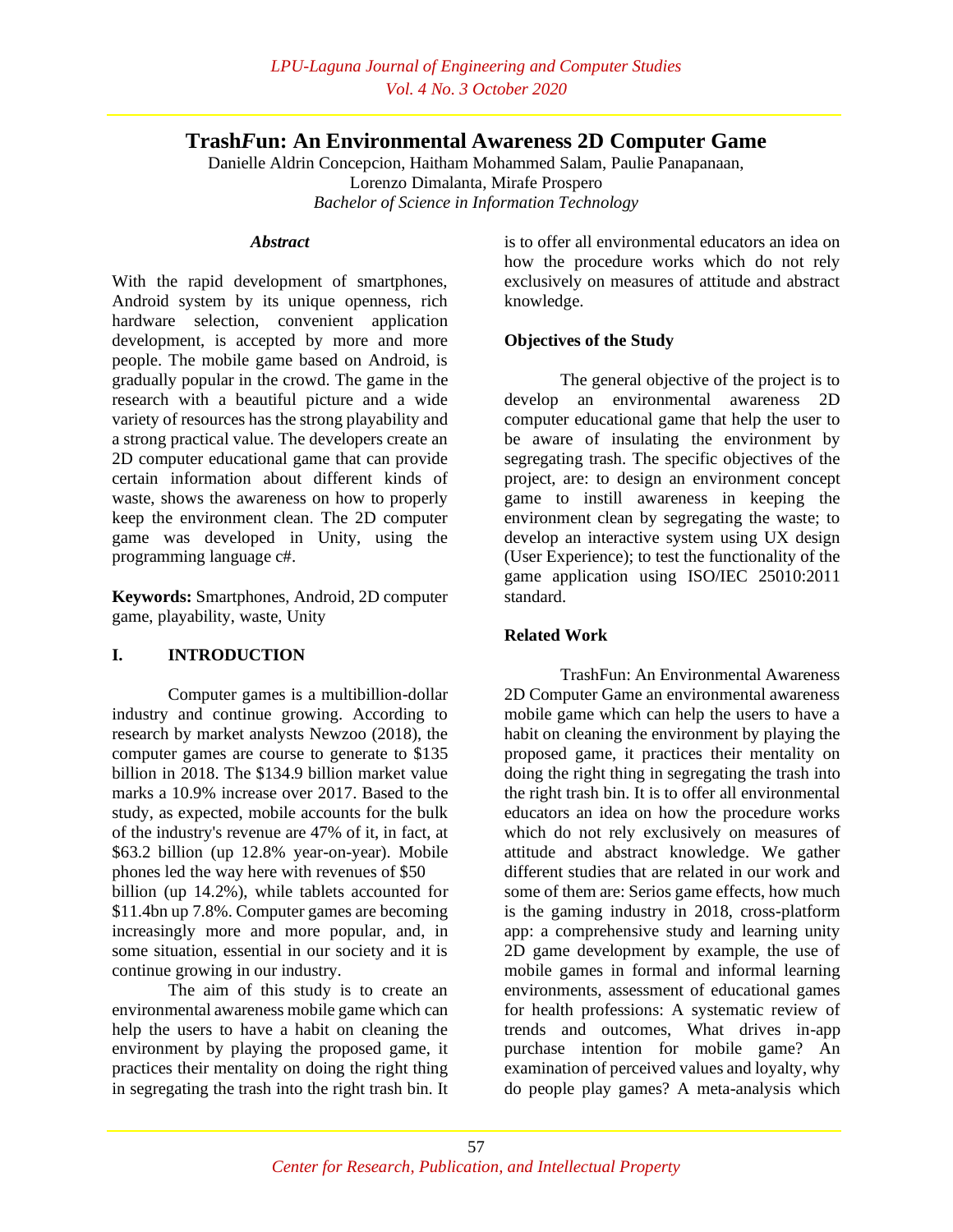helps the researcher. The idea that proponents used to project the vision of the system is in these studies such as: 3D modeling and visualization based on the unity game engine-advantages and challenges,2D and 3D virtual interactive laboratories of physics on unity platform and recomposing the Pokémon color palette in international conference on the applications of evolutionary computation. The researchers follow it and depends on the relationships among sources - essays, articles and nonwritten sources, such as methods/techniques to accomplish the studies.

### **II. METHODOLOGY**

The software/project development methodology that the proponents used is Agile scrum methodology. It is one of the most used practices in project management in today's time. The benefits that the method comes with such as increased business value, faster go to market, greater transparency among the team, and betterquality management is enough to push several businesses across a range of industries to follow the Agile Scrum approach in their everyday work process.

## **Project Methodology**



### Figure 2. Scrum Methodology in Mobile App Development

Agile methods or agile processes generally promote disciplined project management process that encourages frequent inspection and adaptation, a leadership philosophy that encourages teamwork, selforganization and accountability, a set of engineering best practices intended to allow for rapid delivery of high-quality software, and a business approach that aligns development with customer needs and company goals. Scrum is a subset of Agile. It is a lightweight process framework for agile development, and the most widely used one.

There are five phases in agile scrum. Scrum processes address the specific activities and flow of a Scrum project. In total there are 19 processes in SBOK Guide which are grouped into following five phases. The five phases are Initiate, Plan and Estimate, Implement, Review and retrospect, and Release.

- 1. Initiate The proponents included this phase which the processes related to initiation of the proposed project like create the project vision, identify how the scrum works, identify the users, developmental of a game, sprint backlog and conduct release planning.
- 2. Plan and Estimate The proponents included this phase which consists of processes related to planning and estimating the tasks of the proposed project which include on how to create user stories, how to approve, estimate, commit user stories, create tasks, estimate tasks, and create sprint backlog.
- 3. Implement –The proponents included this phase which is related to the execution of the tasks and activities to create a project's product. These activities include creating the various deliverables, conducting daily standup meetings, and grooming (i.e., reviewing, fine-tuning, and regularly updating) the product backlog at regular intervals.
- 4. Review and Retrospect The proponents included this phase which is concerned with reviewing the deliverables and the work that has been done and determining ways to improve the practices and methods used to do to the proposed project.
- 5. Release The proponents included this phase which is emphasizes on delivering the output to the client and identifying, documenting, and internalizing the lessons learned while doing and finishing the proposed project.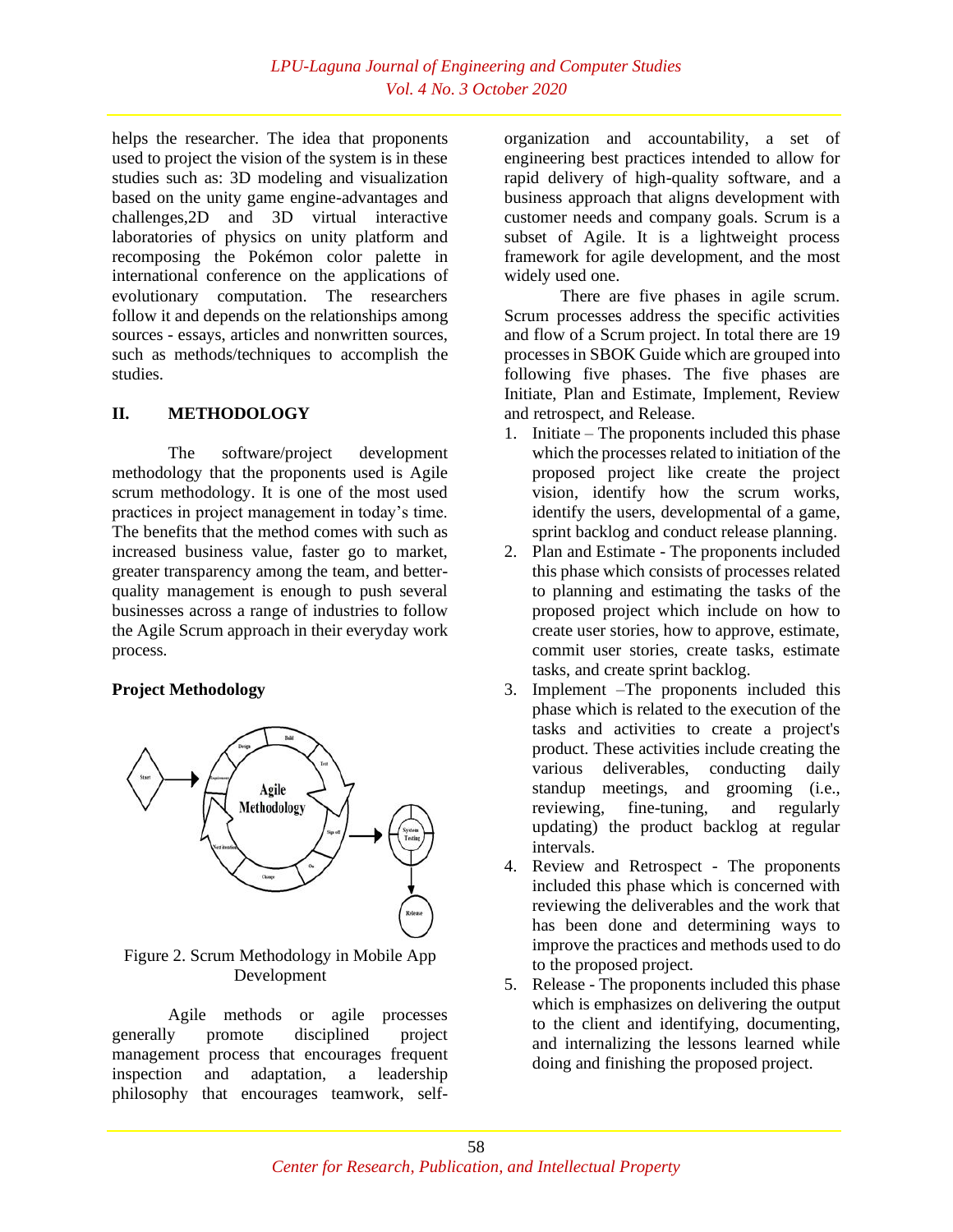#### **System Architecture**





The planned game must communicate with back-end servers using your own or Google/Apple/other services via Wi-Fi, radio, or another style of channel. The requirement for testing the property between your mobile game and back-end services is nowadays very important. For instance, ads are shown via property and while not those running properly on your device, you are taking an additional risk in front of your core audience, the users. Sure, they might most likely prefer it higher without ads, however from the proof purpose of read, you certainly wish to check this totally before submitting your app-to-app stores, and make sure you are not losing revenue because of faulty implementation.

As said, testing connectivity ought to be one in all the key things to try and do once building mobile games. Test automation can bring you a lot of benefits for automating the connectivity testing and scaling the infrastructure from one user to many thousands of users.

## **Graphical user interface**



#### Figure 4. Main Menu

Figure 4 shows the idea of the proponents for the main menu of their proposed game. It has a play, option and exit button. If you click the option button, it has a feature: the Fullscreen toggle button, the volume adjuster, and the graphics button which you can choose if you want to lower, medium or higher the resolutions of the game. The play button will direct you to the game and the exit button will close the game.



Figure 5. Main Menu

Figure 5 shows the idea of the proponents for configuration of the game settings. It is the features of the option button that shows Fullscreen toggle button which can change the size of the screen, the volume adjuster, and the graphics button which you can choose if you want to lower, medium or higher the resolutions of the game.



Figure 6. Selecting Stage Level

 Figure 6 shows the idea of the proponents to start the game and how the game process. If you click the help button, it shows the guide and instructions of the game. The play button will direct you to the game which you will segregate the trash into the right trash bins by dragging it.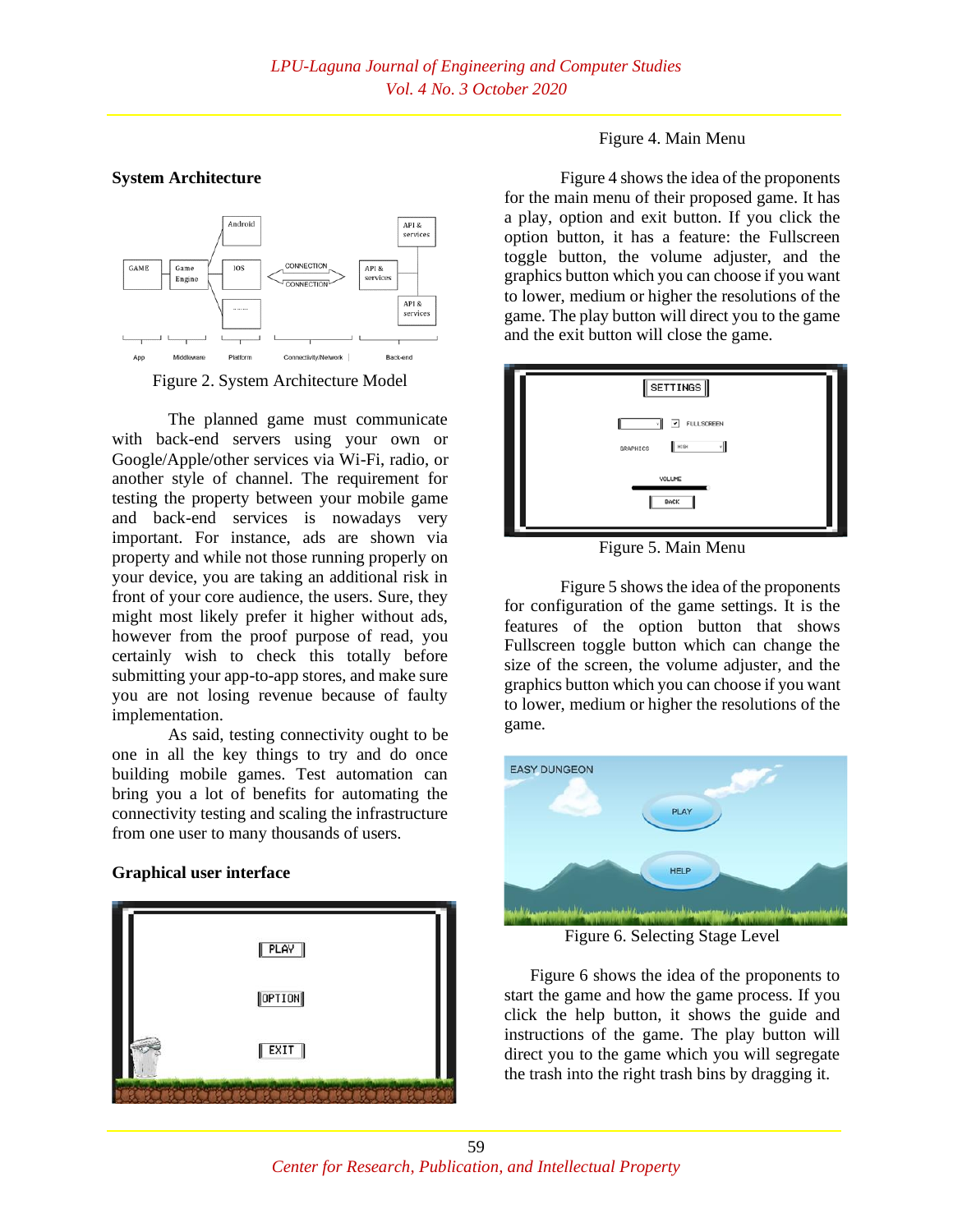

Figure 7. Selecting the Help Menu

Figure 20 shows the ideas of the proponents of how to play the game and the correct way to segregate the trash. It is the features of the help button that shows the different kind of recyclable materials. According to David Okole, recyclable materials are used as solid waste such as plastic which contains used plastics, paper which contains used paper, organic which contains used organics, metal which contains used metals and glass which contains used glass.

#### **III. RESULTS AND DISCUSSIONS**

#### **Evaluation on system performance**

This section summarizes the findings and results of system evaluation using software quality standards on software functionality, reliability, maintainability, and portability using ISO/IEC 25010:2011, a software product evaluation standard from the International Organization for Standardization.



Figure 8. Functionality evaluation of the system

Figure 25 shows the total of those who agree in the functionality of the system. For QUESTION\_NO.1 *"Can the app be a tool for informative learning on proper waste disposal?",* 21 of the respondents agree, following by 29

respondents who are strongly agree. QUESTION\_NO.2 *"Is the app as a game does of having fun while informing?",* 20 of the respondents agree, following by 30 respondents who are strongly agree. QUESTION\_NO.3 *"Can the app be installed without the help of a technical person?",* 15 of the respondents agree*,*  following by 35 respondents who are strongly agree. Total of 30% of the respondents agreed and 70% of the respondents are strongly agreed *to the functionality of the system.*



Figure 9. Reliability evaluation of the system

Figure 26 shows the total of those who agree in the functionality of the system. For QUESTION\_NO.4 *"Does the app encounters error while playing?",* 11 of the respondents strongly disagree, 33 respondents who are disagree and 6 respondents who totally agree. QUESTION\_NO.5 *"Does the app give correct scoring and information?",* 38 of the respondents agree, following by 12 respondents who are strongly agree. QUESTION\_NO.6 *"Is the app capable of handling errors?",* 5 of the respondents strongly disagree, following by 19 respondents who are strongly agree and 26 who totally agree. Total of 47% of the respondents agreed, 35% of the respondents are disagreed, 11% of the respondents are strongly disagreed and 0.08% are strongly agreed *to the reliability of the system.*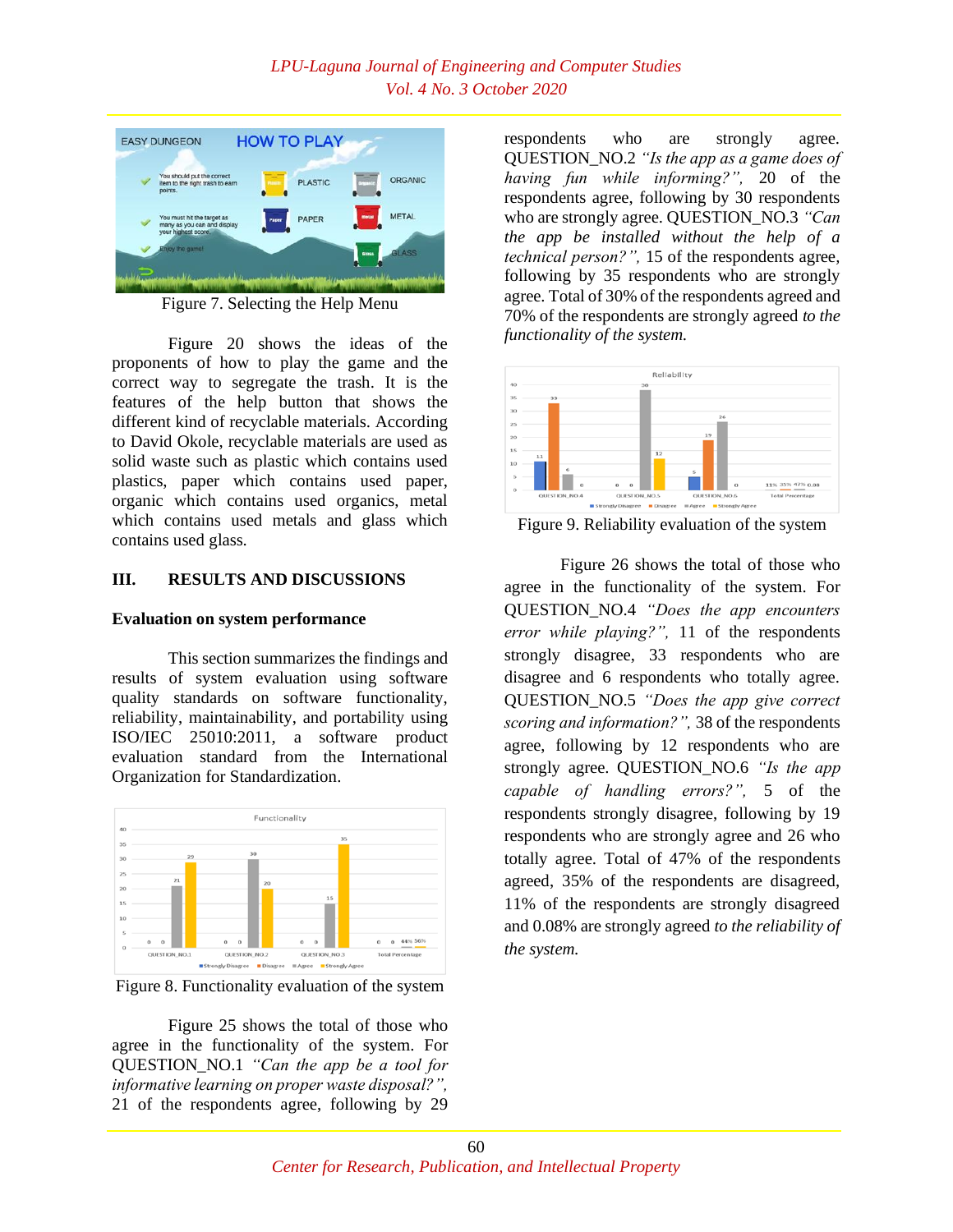

Figure 10. Usability of the system

Figure 27 shows the total of those who agree in the functionality of the system. For QUESTION\_NO.7 *"Can the software resume working and restore lost data after failure?",* 39 of the respondents agree, following by 11 respondents who are strongly agree. QUESTION\_NO.8 *"Can the user learn to use the app easily?",* 27 of the respondents agree, following by 23 respondents who are strongly agree. QUESTION\_NO.9 *"Is the app can be used in any platform?",* 29 of the respondents strongly disagree, following by 21 respondents who are disagree. Total of 44% of the respondents agreed, 23% of the respondents are strongly agreed, 19% totally disagreed and 14% who are disagreed *to the usability of the system.*

## **IV. CONCLUSIONS AND RECOMMENDATIONS**

#### **Conclusions**

The researchers were able to create an 2D computer educational game that can provide certain information about different kinds of waste, shows the awareness on how to properly keep the environment clean.

Developed more interactive usability of accessibility mobile application to understand the fragility of our environment and the importance of its protection.

In developing the system that can help to reduce the population in our environment, the proponents managed to meet the requirements of the functionality of the mobile game using the tool ISO/IEC 25010:2011.

#### **Recommendations**

Future researcher should have the knowledge and technical skills in creating a mobile application using unity to improve the system for the benefit of end users.

To future researchers, the proponents suggest building the mobile application not only in windows and android phones, but in another platform like MAC and IOS.

It is an offline 2D computer game, the proponents of this study needed to improve their skills and expand their knowledge about building a computer game to make it 3D and to make it online for better experience.

#### **REFERENCES**

- [1] Abdulmajed, H., Park, Y. S., & Tekian, A. (2015). Assessment of educational games for healthprofessions: a systematic review of trends and outcomes. Medical Teacher, 37(sup1), S27-S32.
- [2] Buyuksalih, I., Bayburt, S., Buyuksalih, G., Baskaraca, A. P., Karim, H., & Rahman, A. A. (2017). 3d Modelling and Visualization Based on the Unity Game Engine– Advantages and Challenges. ISPRS Annals of the Photogrammetry, Remote Sensing and Spatial Information Sciences, 4, 161.
- [3] De Andrade, P. R., Albuquerque, A. B., Frota, O. F., Silveira, R. V., & da Silva, F. A. (2015). Cross platform app: a comparative study.
- [4] Giessen, H. W. (2015). Serious games effects: an overview. Procedia-Social and BehavioralSciences, 174, 2240-2244.
- [5] González, J. D., Escobar, J. H., Sánchez, H., De la Hoz, J., & Beltrán, J. R. (2017, December). 2D and 3D virtual interactive laboratories of physics on Unity platform. In Journal of physics: conference series (Vol. 935, No. 1, p. 012069). IOP Publishing.
- [6] Griffiths, M. D., Kuss, D. J., Billieux, J., & Pontes, H. M. (2016). The evolution of Internet addiction: A global perspective. Addictive Behaviors, 53, 193-195.